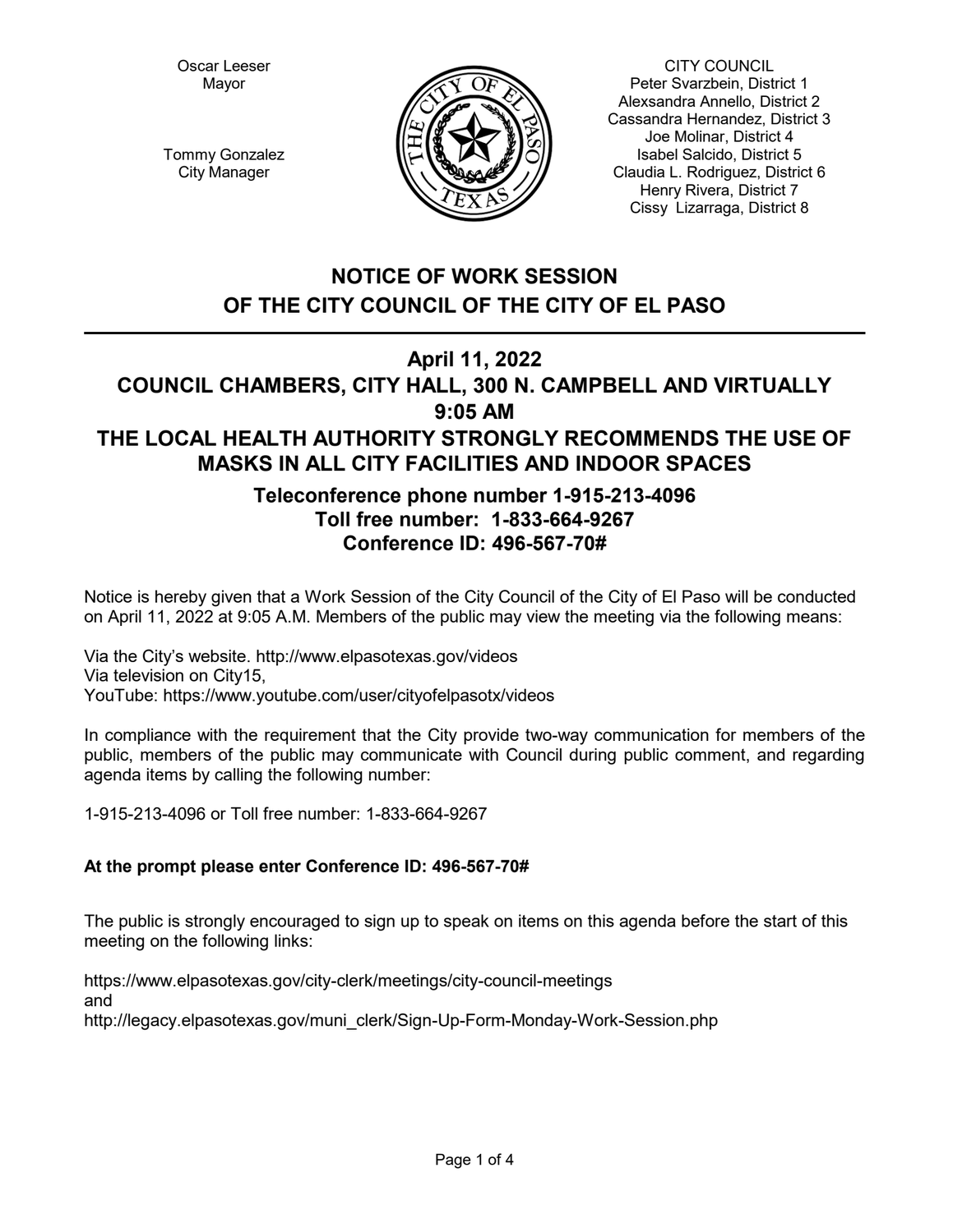**The following members of City Council will be present via video conference:**

**Representatives Alexsandra Annello and Cassandra Hernandez**

**A quorum of City Council must participate in the meeting.**

## **AGENDA**

**[22-416](http://elpasotexas.legistar.com/gateway.aspx?m=l&id=/matter.aspx?key=6880)**

**[22-419](http://elpasotexas.legistar.com/gateway.aspx?m=l&id=/matter.aspx?key=6883)**

- **1.** Presentation and discussion by the COVID-19 Response and Recovery Cross-Functional Team providing information on key activities, efforts, and processes.
	- 1. Overview (Tommy Gonzalez)
	- 2. City Attorney Overview (Karla Nieman)
	- a) Greg Abbott, in his official capacity as Governor of Texas v. City of El Paso and Statewide Mask Mandate Litigation
	- b) Additional Updates
	- 3. Team Lead Report:
	- a) Health Focus (Hector Ocaranza, M.D.)
	- 4. City Manager Wrap-up (Tommy Gonzalez)

#### **All Districts**

City Manager's Office, Cary Westin, (915) 212-1063

- **2.** Presentation and discussion providing a report from the following Goal Teams: **[22-415](http://elpasotexas.legistar.com/gateway.aspx?m=l&id=/matter.aspx?key=6879)**
	- 1. Vision Block: Vibrant Regional Economy
	- a) Goal 1 (Economic Development)
	- b) Goal 3 (Visual Image)

David Coronado, Managing Director Elizabeth Triggs, Economic and International Development Director

#### **All Districts**

City Manager's Office, Juliana Baldwin-Munoz, (915) 212-1204

**3.** Presentation, discussion and action of a Resolution authorizing the City Manager or his designee to establish appropriations in the amount of \$115,979,244, whereas the City of El Paso is the recipient of the American Rescue Plan Act ("ARPA") grant funds in the amount of \$154,365,135, the City Council approves the appropriation of the grant funds from the Coronavirus State and Local Fiscal Recovery Funds in accordance with the requirements stipulated by the American Rescue Plan Act and federal guidelines in the Final Rule to cover expenses incurred to respond and recover from the COVID-19 public health crisis.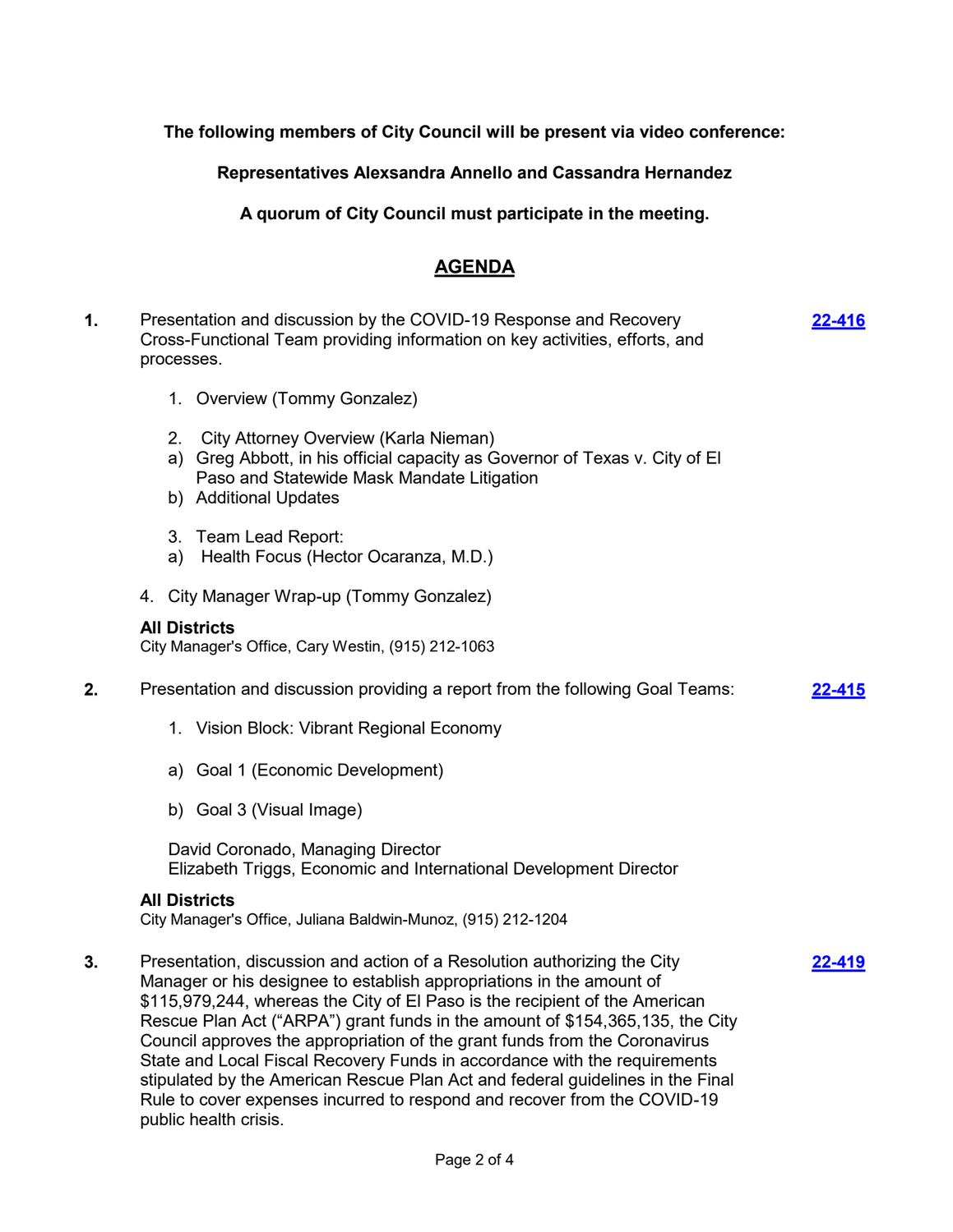### **All Districts**

City Manager's Office, K. Nicole Cote, (915) 212-1092

**4.** Discussion and action on a Resolution adopting a districting plan which establishes new Council representative district boundaries based on the 2020 U.S. Census data, to become effective immediately, and dissolving the Districting Commission, as they have completed their duties in the redistricting process per City Charter.

**[22-418](http://elpasotexas.legistar.com/gateway.aspx?m=l&id=/matter.aspx?key=6882)**

#### **All Districts**

Economic and International Development, Karina Brasgalla, (915) 212-1570 Planning and Inspections, Philip Etiwe, (915) 212-1553

## **EXECUTIVE SESSION**

### **The following members of City Council will be present via video conference:**

#### **Representatives Alexsandra Annello and Cassandra Hernandez**

The City Council of the City of El Paso may retire into EXECUTIVE SESSION pursuant to Section 3.5A of the El Paso City Charter and the Texas Government Code, Chapter 551, Subchapter D, to discuss any of the following: (The items listed below are matters of the sort routinely discussed in Executive Session, but the City Council of the City of El Paso may move to Executive Session any of the items on this agenda, consistent with the terms of the Open Meetings Act and the Rules of City Council.) The City Council will return to open session to take any final action and may also, at any time during the meeting, bring forward any of the following items for public discussion, as appropriate.

Section 551.071 CONSULTATION WITH ATTORNEY Section 551.072 DELIBERATION REGARDING REAL PROPERTY Section 551.073 DELIBERATION REGARDING PROSPECTIVE GIFTS Section 551.074 PERSONNEL MATTERS Section 551.076 DELIBERATION REGARDING SECURITY DEVICES OR SECURITY AUDITS Section 551.087 DELIBERATION REGARDING ECONOMIC DEVELOPMENT NEGOTIATIONS Section 551.089 DELIBERATION REGARDING SECURITY DEVICES OR SECURITY AUDITS; CLOSED MEETING

#### **Goal 6: Set the Standard for Sound Governance and Fiscal Management**

#### **Discussion and action on the following:**

**EX1.** Application Texas Gas Service for the Gas Reliability Infrastructure Program ("GRIP") Interim Rate Adjustment, Railroad Commission of Texas Docket No. 00008972. Matter No. 22-1008-189 (551.071) **[22-421](http://elpasotexas.legistar.com/gateway.aspx?m=l&id=/matter.aspx?key=6885)**

City Attorney's Office, Frances Engelbaum, (915) 212-0033

**EX2.** Economic Incentives for an Entertainment Project located in the City of El Paso. Matter No. 18-1007-2190.001 (551.087) **[22-422](http://elpasotexas.legistar.com/gateway.aspx?m=l&id=/matter.aspx?key=6886)**